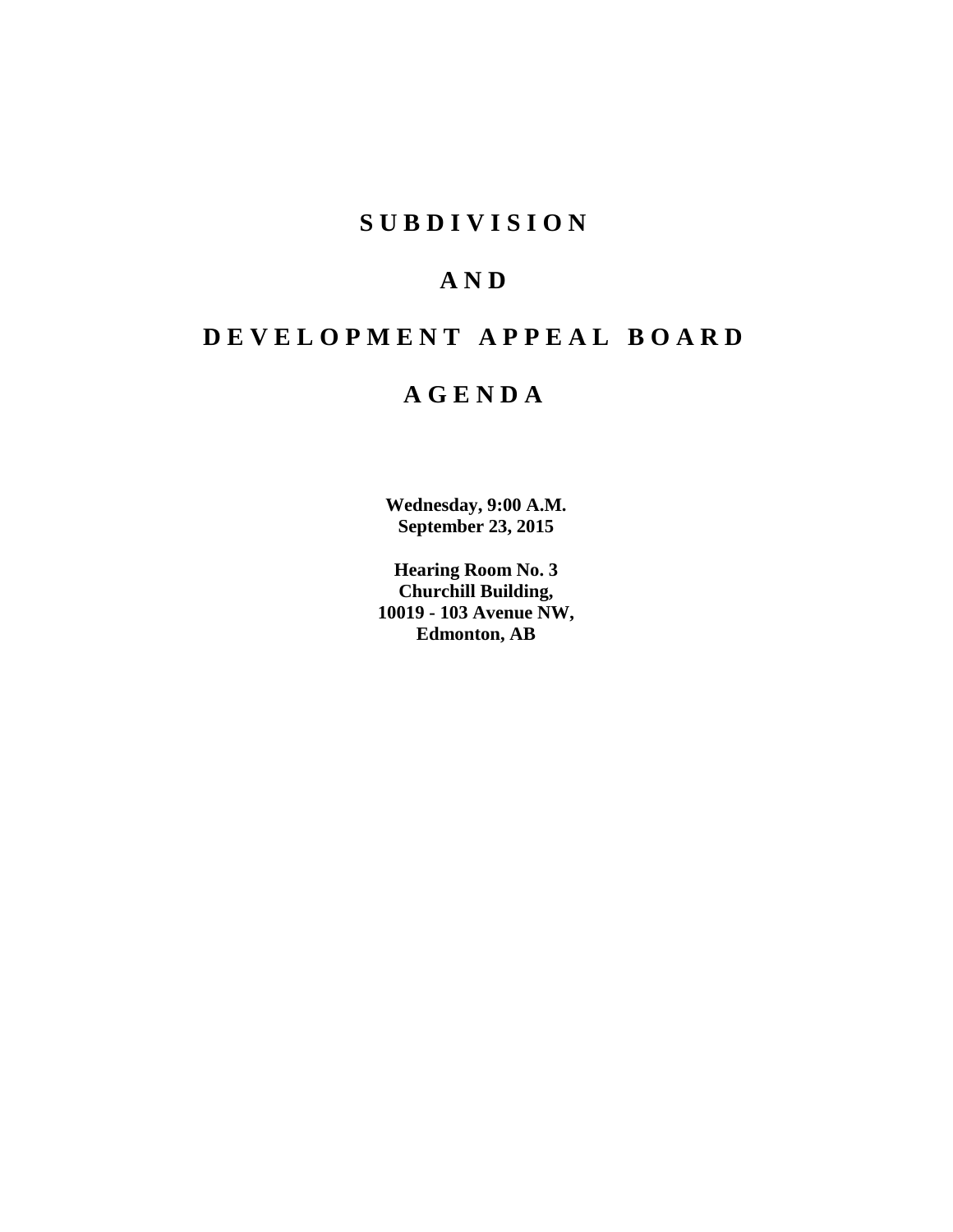## **SUBDIVISION AND DEVELOPMENT APPEAL BOARD HEARING ROOM NO. 3**

| <b>TO BE RAISED</b> |                 |                                                                                                                                       |
|---------------------|-----------------|---------------------------------------------------------------------------------------------------------------------------------------|
| 9:00 A.M.           | $SDAB-D-15-195$ | Construct 3 Apartment Housing buildings (184)<br>Dwellings) with underground parkades and an<br>Accessory Building (amenity building) |
|                     |                 | 17904 - 78 Street NW<br>Project No.: 167396237-002                                                                                    |
| NOTE:               |                 | Unless otherwise stated, all references to "section numbers" refer to<br>the authority under the Edmonton Zoning Bylaw 12800.         |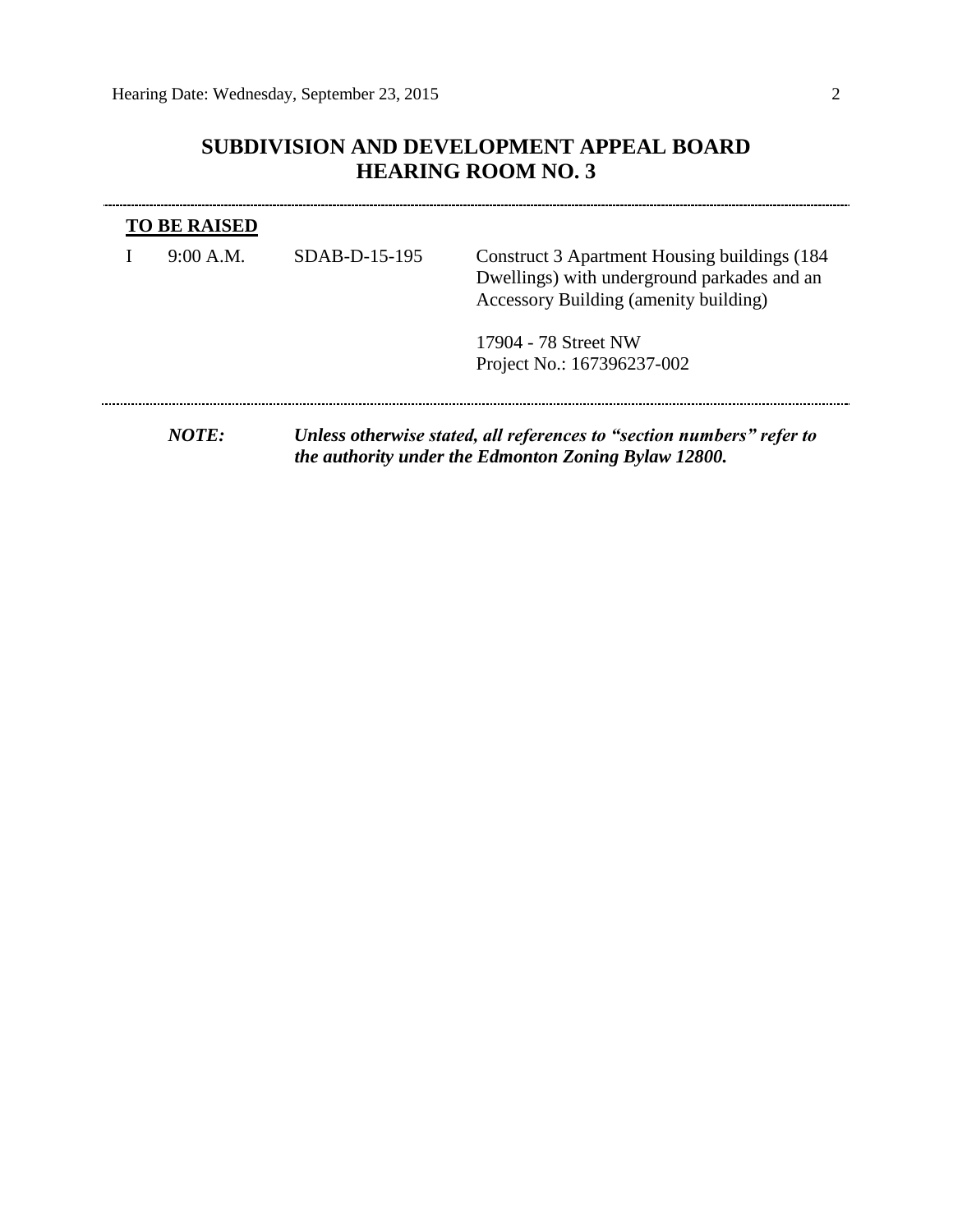#### **TO BE RAISED**

#### ITEM I: 9:00 A.M. **FILE: SDAB-D-15-195**

### AN APPEAL FROM THE DECISION OF THE DEVELOPMENT OFFICER BY AN ADJACENT PROPERTY OWNER

#### APPELLANT:

APPLICATION NO.: 167396237-002

APPLICATION TO: Construct 3 Apartment Housing buildings (184 Dwellings) with underground parkades and an Accessory Building (amenity building)

DECISION OF THE DEVELOPMENT AUTHORITY: Approved with conditions

DECISION DATE: July 16, 2015

DATE OF APPEAL: July 31, 2015

NOTIFICATION PERIOD: July 23, 2015 through August 5,

RESPONDENT:

MUNICIPAL DESCRIPTION OF SUBJECT PROPERTY: 17904 - 78 Street NW

OVERLAY: N/A

LEGAL DESCRIPTION: Plan 1224595 Blk 4 Lot 1

ZONE: RA7 Low Rise Apartment Zone

2015

STATUTORY PLAN(S): Edmonton North Area Structure Plan Crystallina Nera West Neighbourhood Structure Plan

#### *Grounds for Appeal*

The Appellant provided the following reasons for appealing the decision of the Development Authority: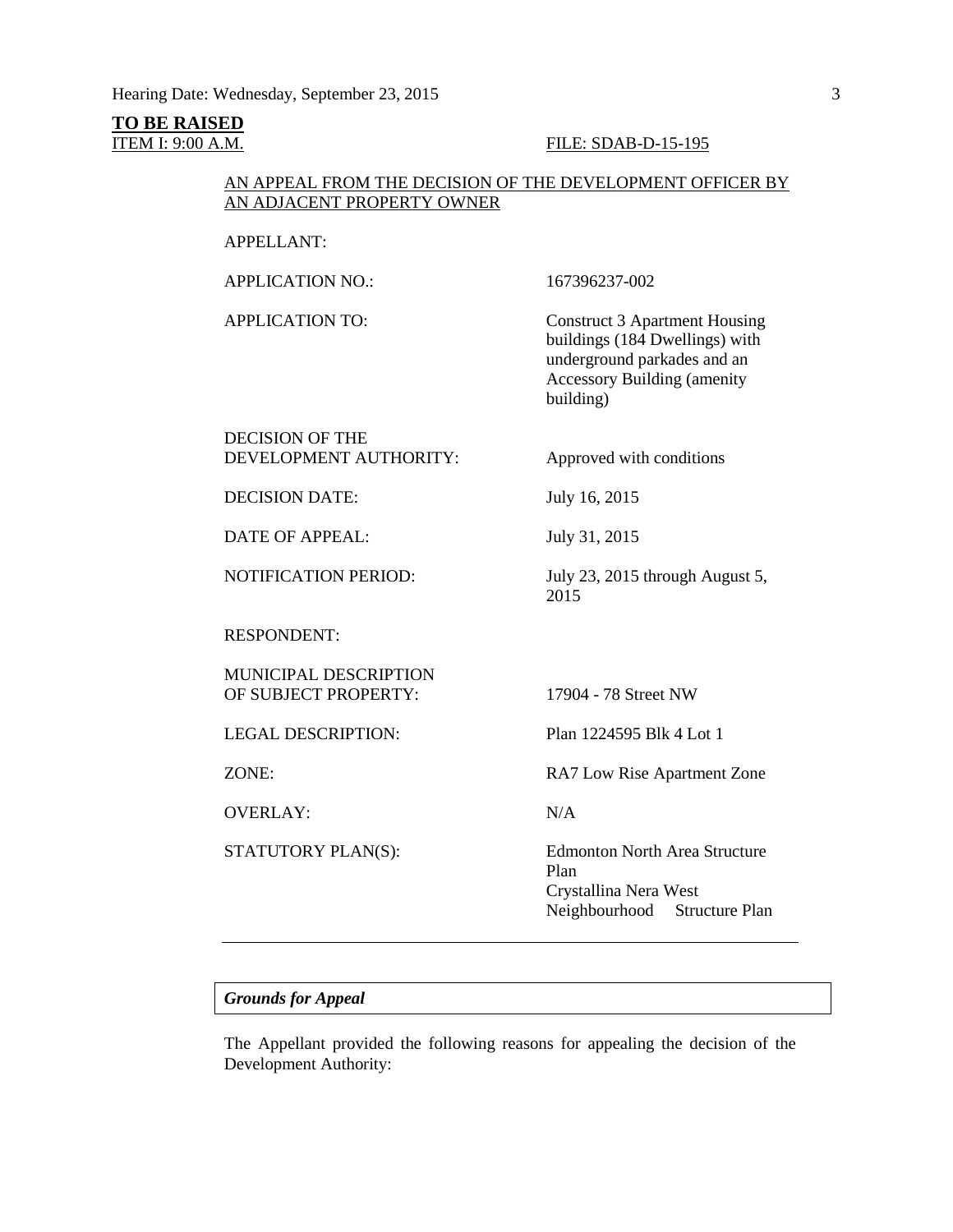We currently leave in Lake View, but almost finished off building a brand new house on the Crystallina Lake - 7647-179 Avenue. This is a beautifully developed part of the city with the lake, forest and walking paths. However, there is no Playground for kids. Most of the families that are moving in into the Crystallina are young families with small kids, and there is no place for them. Plus there are too many Multi Families Dwellings in the area anyway. Please allow this area to be developed for a nice playground, park, ice-ring for the people and their kids to enjoy. [unedited].

#### *General Matters*

#### **Appeal Information:**

The decision of the Development Authority was appealed by the property at 49, 8315 - 180 Avenue NW.

The *Municipal Government Act*, RSA 2000, c M-26 states the following:

#### **Grounds for Appeal**

685(2) In addition to an applicant under subsection (1), any person affected by an order, decision or development permit made or issued by a development authority may appeal to the subdivision and development appeal board.

#### **Appeals**

- 686(1) A development appeal to a subdivision and development appeal board is commenced by filing a notice of the appeal, containing reasons, with the board within 14 days,
	- …

…

(b) in the case of an appeal made by a person referred to in section 685(2), after the date on which the notice of the issuance of the permit was given in accordance with the land use bylaw.

The Board is advised that the decision of approval by the Development Officer is dated July 16, 2015. The Notice of Appeal Period began July 23, 2015 and ended August 5, 2015 and the Notice of Appeal was filed on July 31, 2015.

#### **August 27, 2015 hearing motion:**

The Subdivision and Development Appeal Board at a hearing on August 27, 2015, made and passed the following motion: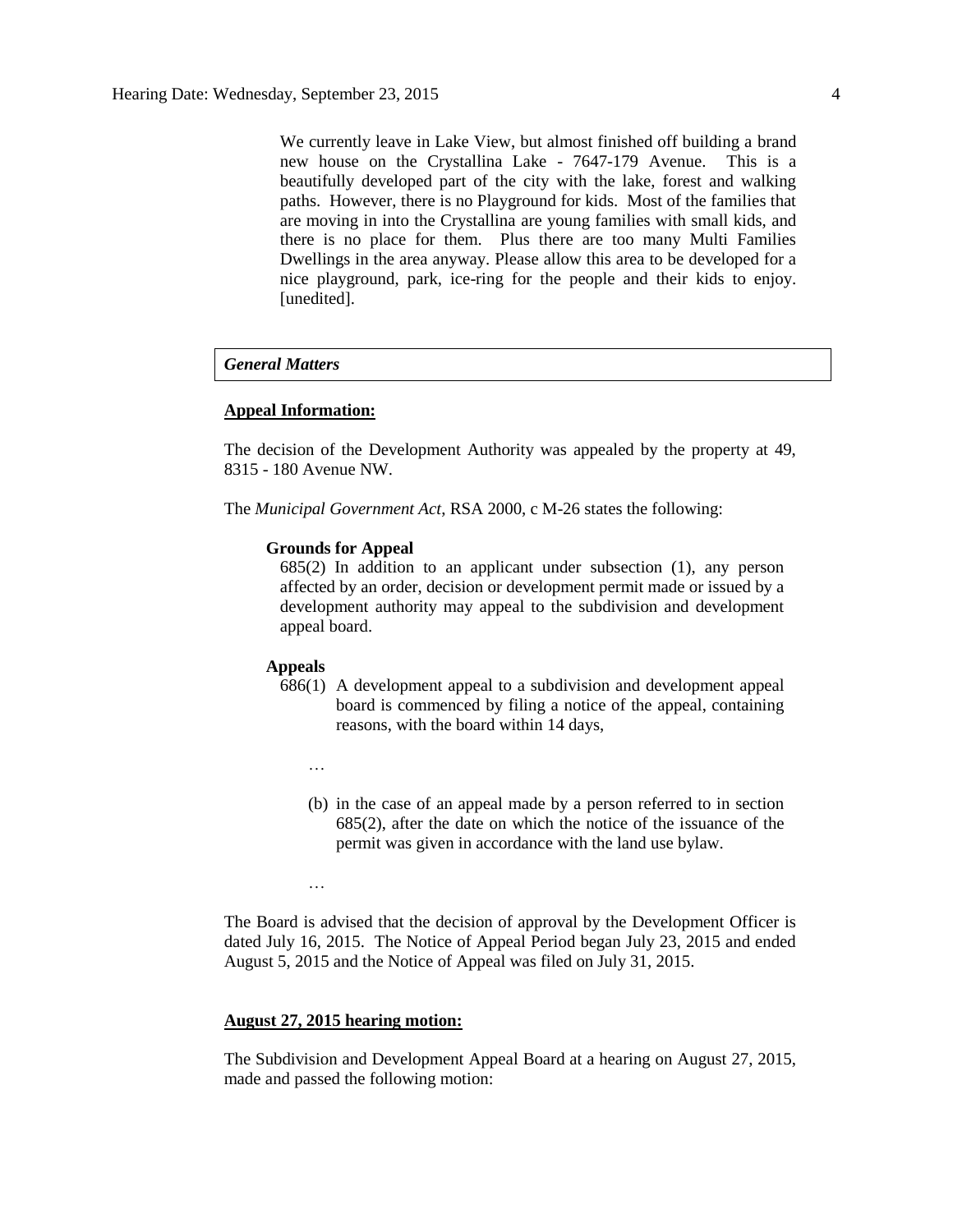That the appeal hearing be TABLED to September 23 or 24, 2015 at the verbal request of the Appellant.

#### **General Provisions from the** *Edmonton Zoning Bylaw:*

Under section 210.2(1), **Apartment Housing** is a **Permitted Use** in the RA7 Low Rise Apartment Zone.

Section 7.2(1) defines **Apartment Housing** to mean " development consisting of one or more Dwellings contained within a building in which the Dwellings are arranged in any horizontal or vertical configuration, which does not conform to the definition of any other Residential Use Class."

Section 210.1 states the **General Purpose** of the **RA7 Low Rise Apartment Zone** is "To provide a Zone for Low Rise Apartments."

*Front Setback requirement*

Section 210.4(6) states "The minimum Front Setback shall be [6.0](javascript:void(0);) m."

Section 6.1(39) defines **Front Setback** to mean:

…the distance that a development or a specified portion of it, must be set back from a Front Lot Line. A Front Setback is not a Front Yard, Amenity Space or Separation Space.



#### **Development Officer's Determination:**

1) Section 210.4(6) relaxed - the minimum Front Setback abutting 78 Street NW is reduced from 6.0m to 4.0m to the surface parking stalls and to the proposed trash enclosure.

NOTE: The proposed Apartment House buildings meet the Front Setback requirements. [unedited]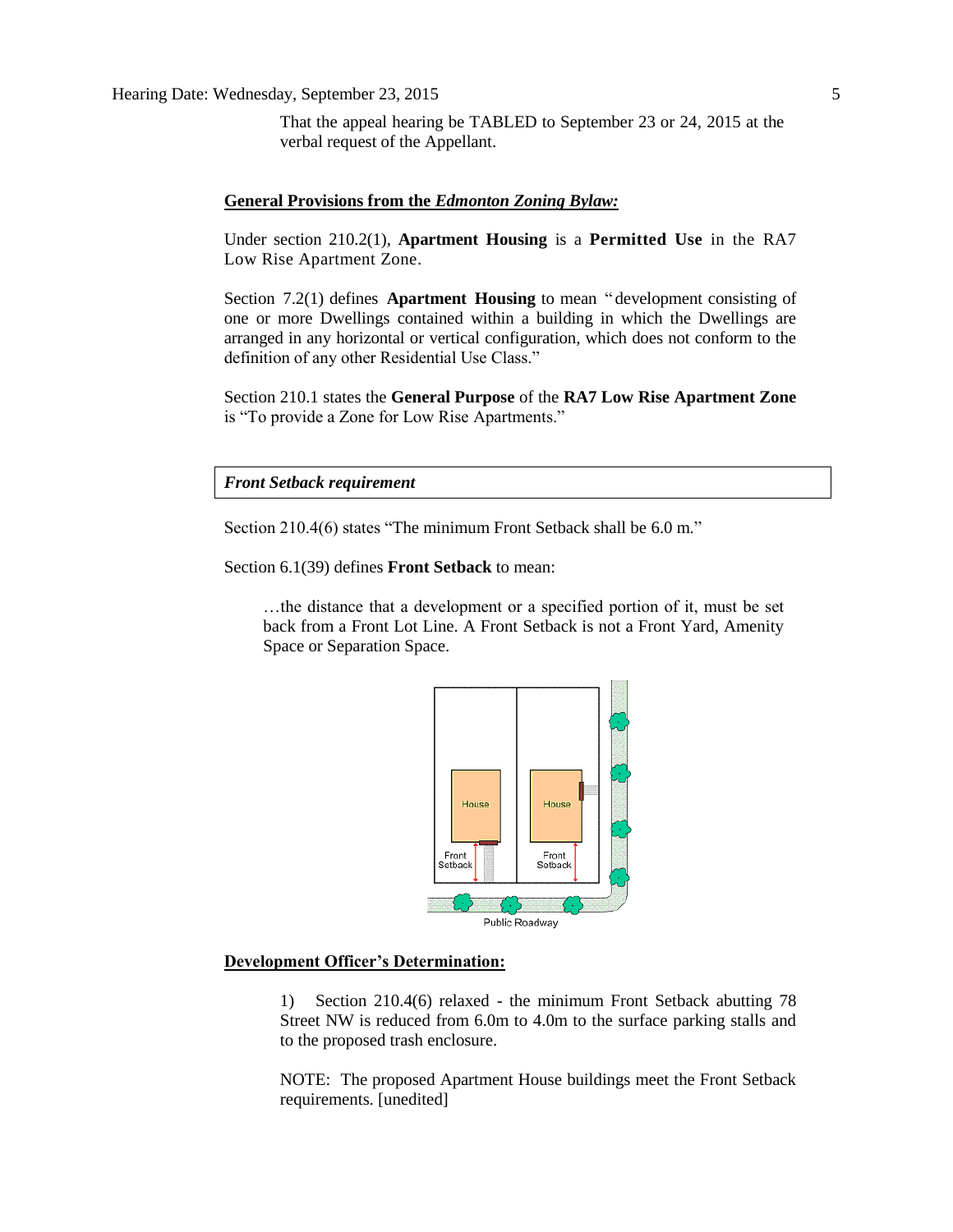*Rear Setback requirement*

Section 210.4(7) states "The minimum Rear Setback shall be [7.5](javascript:void(0);) m."

Section 6.1(82) defines **Rear Setback** to mean:

…the distance that a development or a specified portion of it, must be set back from a Rear Lot Line. A Rear Setback is not a Rear Yard, Amenity Space or Separation Space.



#### **Development Officer's Determination:**

2) Section 210.4(7) relaxed - the minimum Rear Setback abutting the south property line is reduced from 7.5m to 5.5m to proposed building 'C'. [unedited].

#### *Separation Space*

Section 210.4(9) provides the following:

Separation Space shall be provided in accordance with Section 48 of this Bylaw, except that it shall not be required where side walls of abutting buildings face each other and habitable windows are not located directly opposite each other, such that privacy is not impacted and:

- a. in the case of buildings on separate Sites, each development complies with the Setback requirements for the building;
- b. in the case of buildings on the same Site, the separation distance between buildings is at least equal to the total of the minimum Side Setback requirements for both buildings.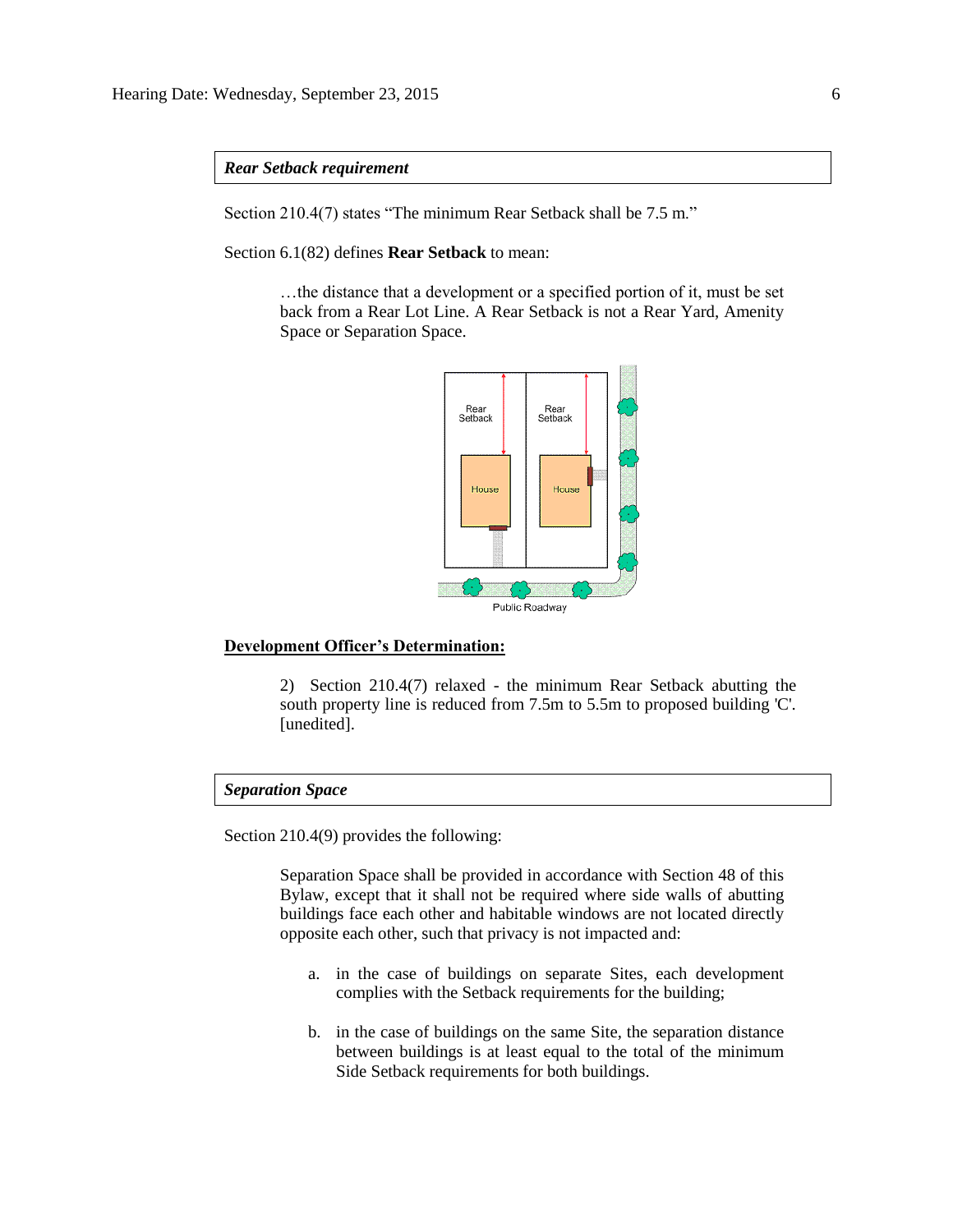#### Section 48.3 provides the following with respect to **Habitable Room Window:**

…

- 3. The following facilities or activity areas may be located within a required Separation Space adjacent to a Habitable Room Window where a Privacy Zone of at least 4.5 m is provided between the window and facility/activity area:
	- a. local public roadway including a Lane;
	- b. walkway;
	- c. on-site roadway;
	- d. on-site parking area;
	- e. on-site Amenity Area; and
	- f. Accessory buildings.

This Privacy Zone shall be measured from the window to the nearest edge of the specified activity area. For local public roadways, the Privacy Zone shall be measured from the Window to the edge of the sidewalk or to the space reserved for a future sidewalk.

…

Section 6.1(87) defines **Separation Space** to mean:

…open space around Dwellings separating them from adjacent buildings or activities, and providing daylight, ventilation, and privacy. Separation Space is not a Yard;

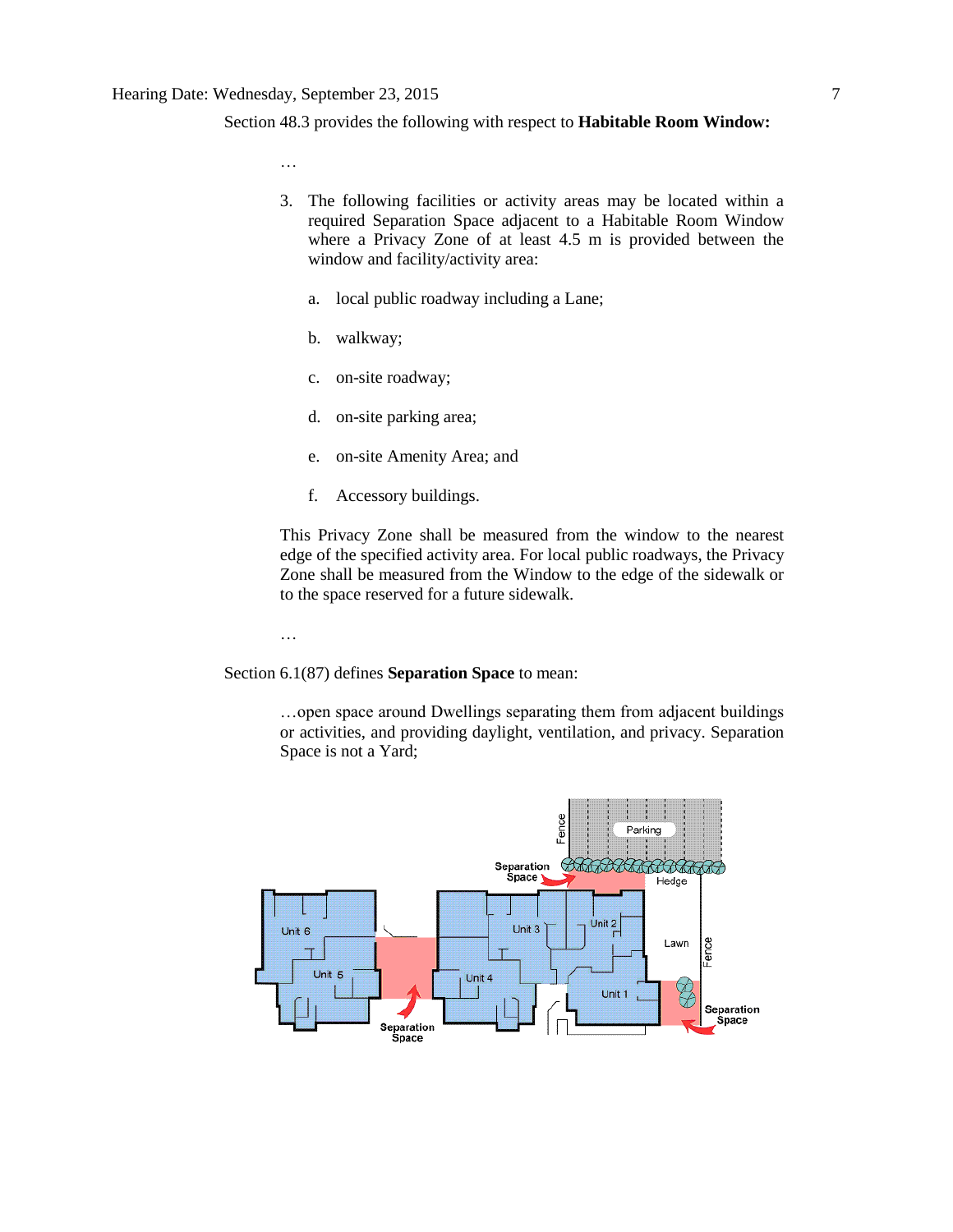#### Hearing Date: Wednesday, September 23, 2015 8

Section 6.1(77) defines **Privacy Zone** to mean "an area within the minimum Separation Space which shall be free of buildings, public roadways, walkways, onsite roadways, communal parking areas and communal Amenity Areas."

#### **Development Officer's Determination:**

3) Section 48.3(3) relaxed - there are onsite walkways within the required 4.5m Privacy Zones in front of the Habitable Room windows of 3 main floor Dwellings. [unedited].

#### *Required Off-street Vehicular Accessory Parking*

Section 54.2(4) provides the following with respect to **Vehicular Parking Dimensions and Configuration:**

a. All required parking spaces shall be clear of any access driveways, aisles, ramps, columns, Signs or other similar obstructions, and shall conform to the following minimum dimensions:

…

- iv. where the use of a parking space is limited on both sides by a wall or a column, the unobstructed width from face to face of the obstructions shall be [3.0 m,](javascript:void(0);) and if in this case, a building door opens into the parking space on its long side, the unobstructed width shall be [3.3](javascript:void(0);) m.
- v. where the use of a parking space is limited to one side by a wall or a column, the unobstructed width of the parking space shall be [2.7](javascript:void(0);) m, and if in this case, a building door opens into the parking space on its long side, the unobstructed width shall be [3.0](javascript:void(0);) m.
- vi. aisles shall be a minimum of [7.0 m](javascript:void(0);) wide for 90º parking, [5.5](javascript:void(0);) m wide for 60º parking, and [3.6](javascript:void(0);) m wide for 45º parking and parallel parking.

#### **Development Officer's Determination:**

…

4) Section 54.2.4.a(vi and v) relaxed - the minimum widths of the underground parking stalls where the stalls are obstructed on one side by a wall or column is reduced from 2.7m to 2.6m. Where the stalls are obstructed on both sides by a wall or column, the minimum required width is reduced from 3.0m to 2.8m. [unedited].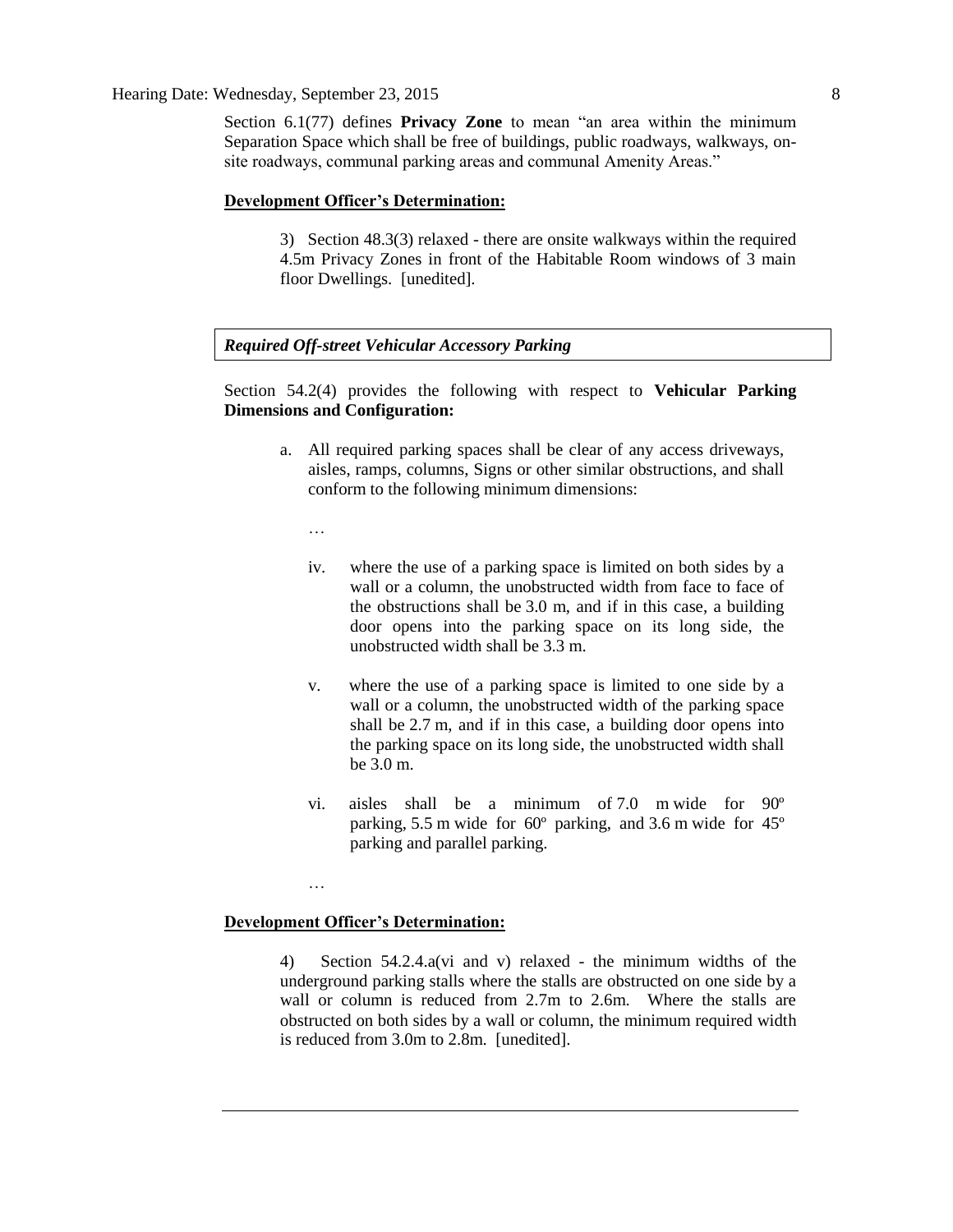#### NOTICE TO APPLICANT/APPELLANT

Provincial legislation requires that the Subdivision and Development Appeal Board issue its official decision in writing within fifteen days of the conclusion of the hearing. Bylaw No. 11136 requires that a verbal announcement of the Board's decision shall be made at the conclusion of the hearing of an appeal, but the verbal decision is not final nor binding on the Board until the decision has been given in writing in accordance with the *Municipal Government Act.*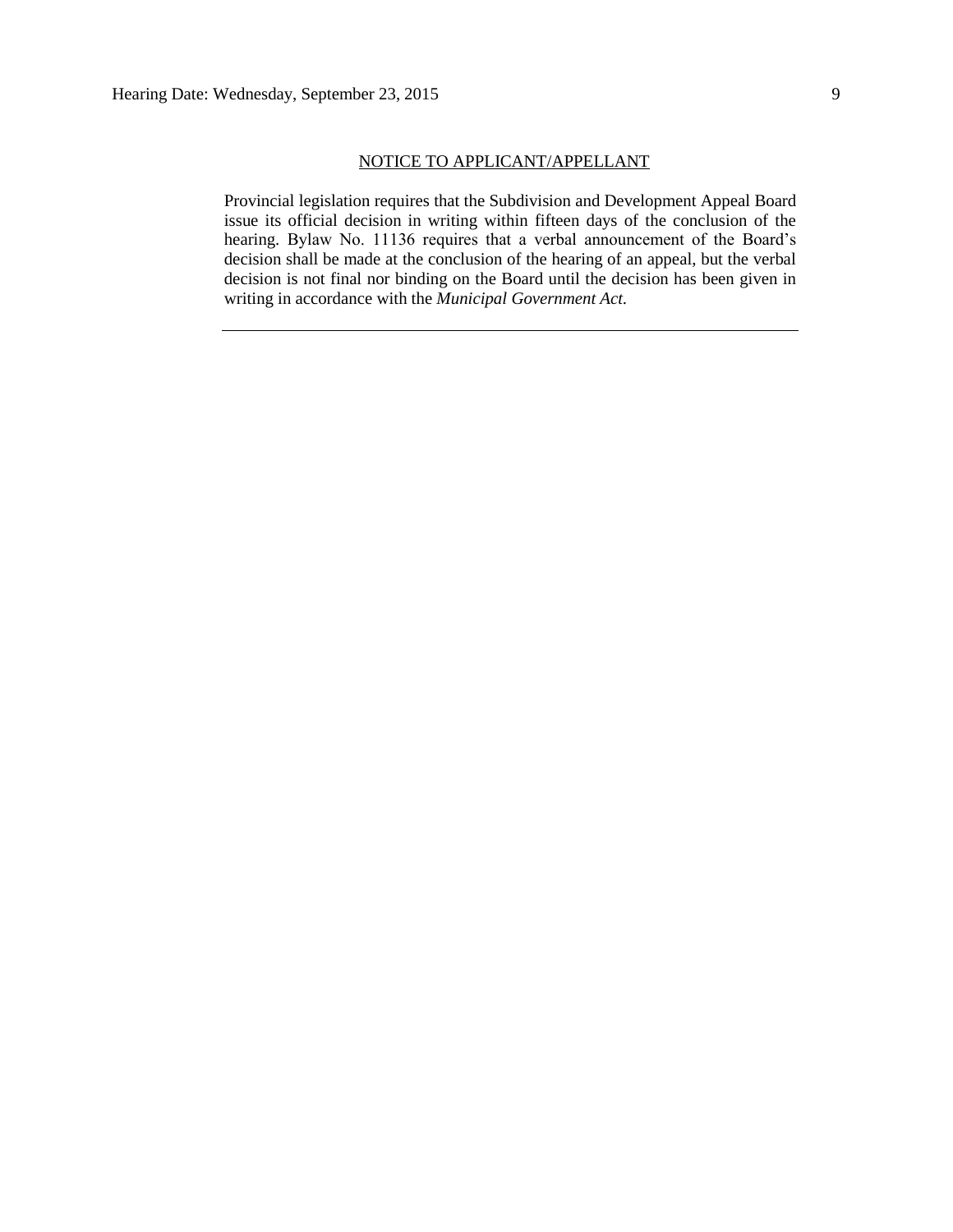| <b>I</b> THE CITY OF<br><b>ionton</b>                                                                                     | Project Number: 167396237-002<br><b>Application Date:</b><br>APR 22, 2015<br>Printed:<br>August 5, 2015 at 2:59 PM<br>$1$ of $4$<br>Page:   |  |  |
|---------------------------------------------------------------------------------------------------------------------------|---------------------------------------------------------------------------------------------------------------------------------------------|--|--|
|                                                                                                                           | <b>Major Development Permit</b>                                                                                                             |  |  |
| the limitations and conditions of this permit, of the Edmonton Zoning Bylaw 12800 as amended.                             | This document is a record of a Development Permit application, and a record of the decision for the undertaking described below, subject to |  |  |
| Applicant<br>HIGHSTREET CRYSTALLINA APARTMENTS LTD.                                                                       | Property Address(es) and Legal Description(s)<br>17904 - 78 STREET NW<br>Plan 1224595 Blk 4 Lot 1<br><b>Specific Address(es)</b>            |  |  |
|                                                                                                                           | Entryway: 17904 - 78 STREET NW<br>Entryway: 17908 - 78 STREET NW<br>Entryway: 17912 - 78 STREET NW<br>Entryway: 17916 - 78 STREET NW        |  |  |
|                                                                                                                           | Building: 17904 - 78 STREET NW<br>Building: 17908 - 78 STREET NW<br>Building: 17912 - 78 STREET NW<br>Building: 17916 - 78 STREET NW        |  |  |
| <b>Scope of Permit</b><br>building).                                                                                      | To construct 3 Apartment Housing buildings (184 Dwellings) with underground parkades and an Accessory Building (amenity                     |  |  |
| <b>Permit Details</b>                                                                                                     |                                                                                                                                             |  |  |
| Class of Permit: Class B<br>Gross Floor Area (sq.m.): 17335<br>New Sewer Service Required: Y<br>Site Area (sq. m.): 15400 | Contact Person:<br>Lot Grading Needed?: Y<br>NumberOfMainFloorDwellings: 46<br>Stat. Plan Overlay/Annex Area: (none)                        |  |  |
| I/We certify that the above noted details are correct.<br>Applicant signature:                                            |                                                                                                                                             |  |  |
| <b>Development Permit Decision</b><br>Approved                                                                            |                                                                                                                                             |  |  |
|                                                                                                                           | The permit holder is advised to read the reverse for important information concerning this decision.                                        |  |  |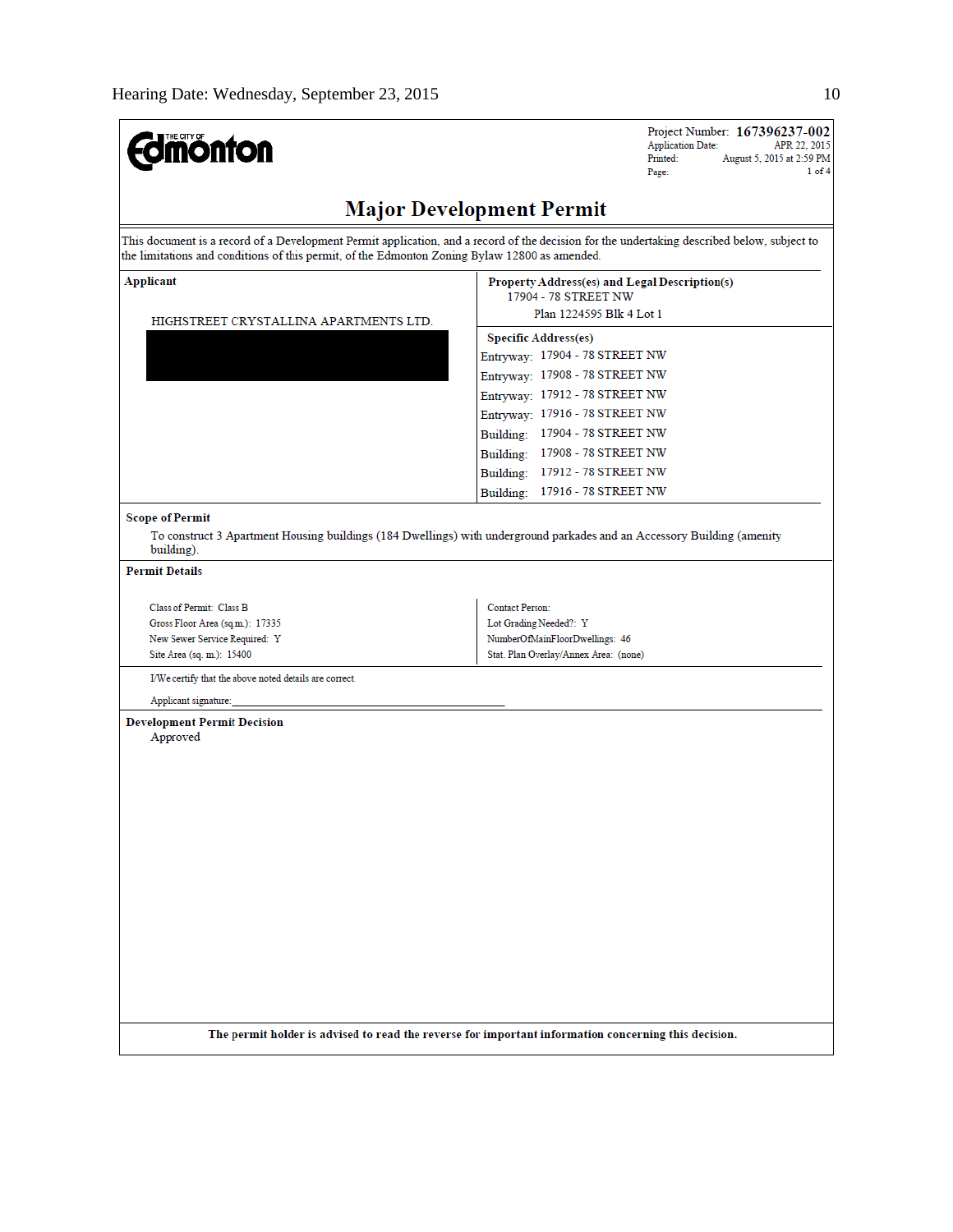| <b>mönton</b>                                                                                                                                                                                                                                                                                                                                                                                                                                                                                                                                                                                                                                                                                                                                                                                                                                                                                                                                                                                                                                                                                                                                                                                                                                                         | Project Number: 167396237-002<br><b>Application Date:</b><br>APR 22, 2015<br>Printed:<br>August 5, 2015 at 2:59 PM<br>$2$ of 4<br>Page: |  |  |  |  |  |  |
|-----------------------------------------------------------------------------------------------------------------------------------------------------------------------------------------------------------------------------------------------------------------------------------------------------------------------------------------------------------------------------------------------------------------------------------------------------------------------------------------------------------------------------------------------------------------------------------------------------------------------------------------------------------------------------------------------------------------------------------------------------------------------------------------------------------------------------------------------------------------------------------------------------------------------------------------------------------------------------------------------------------------------------------------------------------------------------------------------------------------------------------------------------------------------------------------------------------------------------------------------------------------------|-----------------------------------------------------------------------------------------------------------------------------------------|--|--|--|--|--|--|
| <b>Major Development Permit</b>                                                                                                                                                                                                                                                                                                                                                                                                                                                                                                                                                                                                                                                                                                                                                                                                                                                                                                                                                                                                                                                                                                                                                                                                                                       |                                                                                                                                         |  |  |  |  |  |  |
| Subject to the Following Conditions<br>This approval authorizes the construction of 3 Apartment House buildings (total of 184 Dwellings) with underground parkades<br>and an Accessory Amenity building.                                                                                                                                                                                                                                                                                                                                                                                                                                                                                                                                                                                                                                                                                                                                                                                                                                                                                                                                                                                                                                                              |                                                                                                                                         |  |  |  |  |  |  |
| This Development Permit is NOT valid until the Notification Period expires in accordance to Section 21(1). Reference Section<br>$17(1)$ .                                                                                                                                                                                                                                                                                                                                                                                                                                                                                                                                                                                                                                                                                                                                                                                                                                                                                                                                                                                                                                                                                                                             |                                                                                                                                         |  |  |  |  |  |  |
| The applicant shall submit exterior cladding details for any portion of the underground parkades that project above grade to the<br>satisfaction of the Development Officer. Exterior cladding of any exposed portions of the underground parkades shall be<br>compatible with rest of the building to the satisfaction of the Development Officer.                                                                                                                                                                                                                                                                                                                                                                                                                                                                                                                                                                                                                                                                                                                                                                                                                                                                                                                   |                                                                                                                                         |  |  |  |  |  |  |
| The 3 Habitable Room windows with the Privacy Zone deficiencies located beside the main entrances of the 3 buildings shall<br>have opaque / non-transparent glazing to the satisfaction of the Development Officer.                                                                                                                                                                                                                                                                                                                                                                                                                                                                                                                                                                                                                                                                                                                                                                                                                                                                                                                                                                                                                                                   |                                                                                                                                         |  |  |  |  |  |  |
| All access locations and curb crossings shall have the approval of the City Transportation Department prior to the start of<br>construction. Reference Section 53(1).<br>1) The proposed 9.14m commercial crossing access to 78 Street located approximately 69m north of the south property line is at                                                                                                                                                                                                                                                                                                                                                                                                                                                                                                                                                                                                                                                                                                                                                                                                                                                                                                                                                               |                                                                                                                                         |  |  |  |  |  |  |
| acceptable to Transportation Services and must be constructed as a commercial crossing access.<br>2) The owner must enter into a Municipal Improvement Agreement with the City for the following improvements:<br>a)Construction of a 9.14m commercial crossing access to 78 Street located approximately 69m north of the south property line.<br>Engineering Drawings are not required for this Agreement. However, construction must meet the City of Edmonton Design and<br>Construction Standards. The Municipal Improvement Agreement must be signed PRIOR to the release of the drawings for<br>Building Permit review. The Agreement must be signed by the property owner and returned to Transportation Services to the<br>attention of Loli Fernandez (780-944-7683) including an irrevocable Letter of Credit in the amount of \$10,000 to cover 100% of<br>construction costs. The Agreement will be forwarded directly to the owner for his signature.<br>3) A 'Private Road' sign is to be located on private property at the site entrance.                                                                                                                                                                                                            |                                                                                                                                         |  |  |  |  |  |  |
| 4) Parallel parking is NOT permitted on the internal road system. The road must be signed No Parking' in order to allow<br>emergency vehicle access and sufficient maneuvering for this development.<br>5) The connector sidewalks from the property to 78 Street and Crystallina Nera Way are acceptable. An access gate is required<br>to Crystallina Nera Way given that there is an existing fence. This gate must open into the property and should be signed as<br>private entry only into the site.<br>6) Any boulevard, sidewalk and shared use path damage occurring as a result of construction traffic must be restored to the<br>satisfaction of Transportation Services, as per Section 15.5(f) of the Zoning Bylaw. The boulevard, sidewalk and shared use path<br>will be inspected by Transportation Services prior to construction, and again once construction is complete. All expenses incurred<br>for repair are to be borne by the owner.                                                                                                                                                                                                                                                                                                       |                                                                                                                                         |  |  |  |  |  |  |
| <b>Transportation Department Advisements:</b><br>1) There may be utilities within road right-of-way not specified that must be considered during construction. The<br>owner/applicant is responsible for the location of all underground and above ground utilities and maintaining required clearances<br>as specified by the utility companies. Alberta One-Call (1-800-242-3447) and Shaw Cable (1-866-344-7429; www.digshaw.ca)<br>should be contacted at least two weeks prior to the work beginning to have utilities located. Any costs associated with relocations<br>and/or removals shall be at the expense of the owner/applicant.<br>2) Residential Sales Trailers require a separate development permit. Construction trailers must be located on private property or<br>within the hoarded area.<br>3) In order to reduce potential for vehicle conflict in the parking lot near the parkade entrance/exits, the applicant is encouraged<br>to implement traffic control measures, such as signage to ensure vehicles can enter and exit the parkade safely.<br>4) There is an existing bus stop on 78 Street.<br>5) Arterial Roadway Assessments were previously paid for this site, and therefore are not owed under this development<br>application. |                                                                                                                                         |  |  |  |  |  |  |
| Landscaping shall be in accordance to the approved landscape plan, Section 55 and to the satisfaction of the Development Officer.                                                                                                                                                                                                                                                                                                                                                                                                                                                                                                                                                                                                                                                                                                                                                                                                                                                                                                                                                                                                                                                                                                                                     |                                                                                                                                         |  |  |  |  |  |  |
| PRIOR TO THE RELEASE OF DRAWINGS FOR BUILDING PERMIT REVIEW, the applicant or property owner shall<br>provide a guaranteed security to ensure that landscaping is provided and maintained for two growing seasons. The Landscape<br>Security may be held for two full years after the landscaping has been completed. This security may take the following forms:<br>for shown out<br>2010/11/11 11:15                                                                                                                                                                                                                                                                                                                                                                                                                                                                                                                                                                                                                                                                                                                                                                                                                                                                |                                                                                                                                         |  |  |  |  |  |  |
| The permit holder is advised to read the reverse for important information concerning this decision.                                                                                                                                                                                                                                                                                                                                                                                                                                                                                                                                                                                                                                                                                                                                                                                                                                                                                                                                                                                                                                                                                                                                                                  |                                                                                                                                         |  |  |  |  |  |  |
|                                                                                                                                                                                                                                                                                                                                                                                                                                                                                                                                                                                                                                                                                                                                                                                                                                                                                                                                                                                                                                                                                                                                                                                                                                                                       |                                                                                                                                         |  |  |  |  |  |  |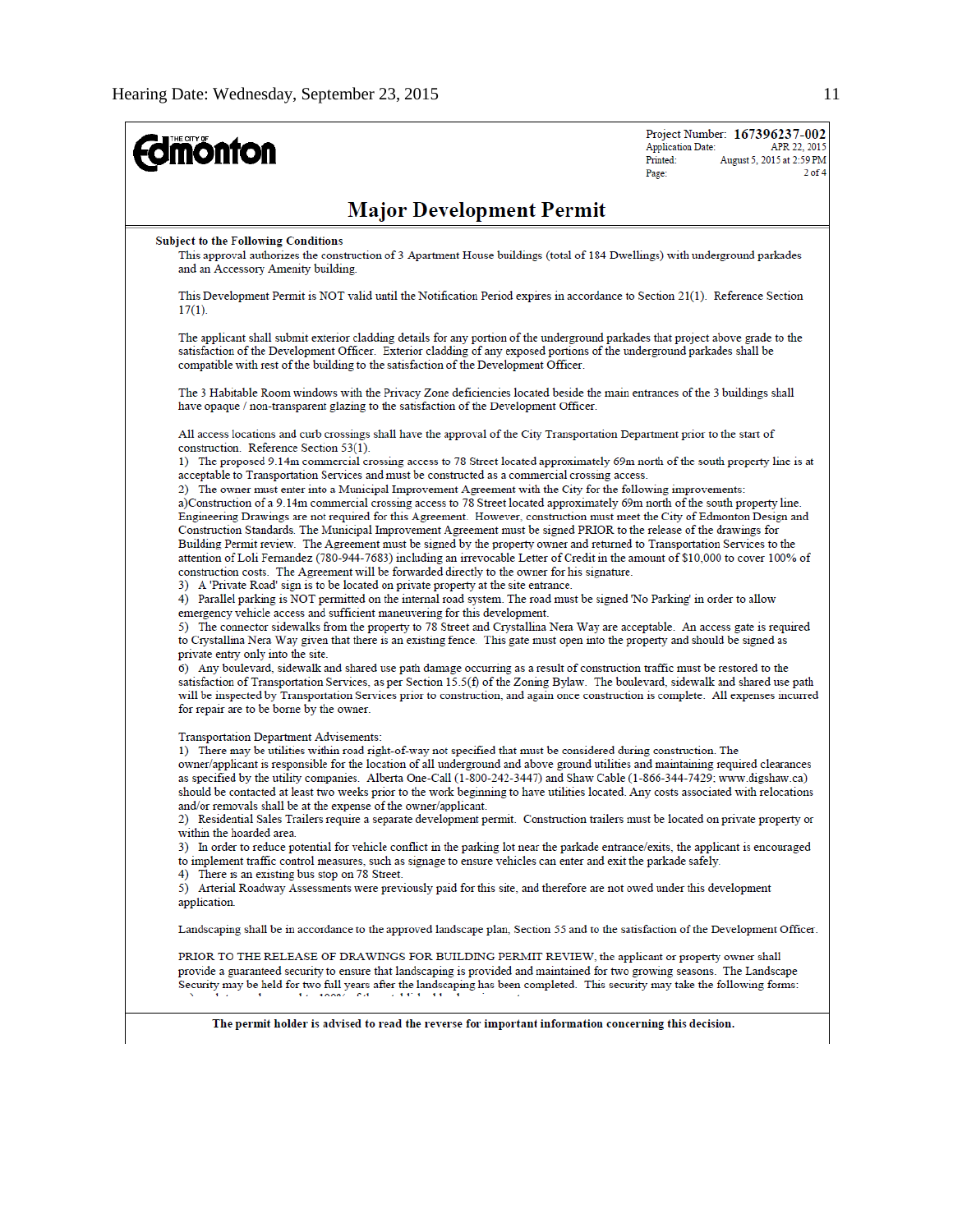| <b>nonton</b>                                                                                                                                                                                                                                                                                                                                                                                                                                                                                                           | Project Number: 167396237-002<br><b>Application Date:</b><br>APR 22, 2015<br>Printed:<br>August 5, 2015 at 2:59 PM<br>$3$ of 4<br>Page:                                                                                                                                                                                                                                                                                                                                                                                                          |  |  |  |  |  |  |
|-------------------------------------------------------------------------------------------------------------------------------------------------------------------------------------------------------------------------------------------------------------------------------------------------------------------------------------------------------------------------------------------------------------------------------------------------------------------------------------------------------------------------|--------------------------------------------------------------------------------------------------------------------------------------------------------------------------------------------------------------------------------------------------------------------------------------------------------------------------------------------------------------------------------------------------------------------------------------------------------------------------------------------------------------------------------------------------|--|--|--|--|--|--|
| <b>Major Development Permit</b>                                                                                                                                                                                                                                                                                                                                                                                                                                                                                         |                                                                                                                                                                                                                                                                                                                                                                                                                                                                                                                                                  |  |  |  |  |  |  |
| a) cash to a value equal to 100% of the established landscaping costs;                                                                                                                                                                                                                                                                                                                                                                                                                                                  |                                                                                                                                                                                                                                                                                                                                                                                                                                                                                                                                                  |  |  |  |  |  |  |
| b) an irrevocable letter of credit having a value equivalent to 100% of<br>the established landscaping costs.<br>absolutely. Reference Section 55(6).                                                                                                                                                                                                                                                                                                                                                                   | or<br>Any letter of credit shall allow for partial draws. If the landscaping is not completed in accordance with the approved Landscape<br>Plan(s) within one growing season after completion of the development or if the landscaping is not well maintained and in a<br>healthy condition two growing seasons after completion of the landscaping, the City may draw on the security for its use<br>PRIOR TO THE RELEASE OF DRAWINGS FOR BUILDING PERMIT REVIEW, the applicant or property owner shall pay a<br>Lot Grading Fee of \$2,750.00. |  |  |  |  |  |  |
|                                                                                                                                                                                                                                                                                                                                                                                                                                                                                                                         |                                                                                                                                                                                                                                                                                                                                                                                                                                                                                                                                                  |  |  |  |  |  |  |
| PRIOR TO THE RELEASE OF DRAWINGS FOR BUILDING PERMIT REVIEW, the applicant or property owner shall pay a<br>Sanitary Sewer Trunk Fund fee of \$187,864.00 (based on 2015 rate of \$1,021.00 / Dwelling). All assessments are based upon<br>information currently available to the City. The SSTF charges are quoted for the calendar year in which the development permit<br>is granted. The final applicable rate is subject to change based on the year in which the payment is collected by the City of<br>Edmonton. |                                                                                                                                                                                                                                                                                                                                                                                                                                                                                                                                                  |  |  |  |  |  |  |
| PRIOR TO THE RELEASE OF DRAWINGS FOR BUILDING PERMIT REVIEW, the applicant or property owner shall pay a<br>Notification Fee of \$100.00.                                                                                                                                                                                                                                                                                                                                                                               |                                                                                                                                                                                                                                                                                                                                                                                                                                                                                                                                                  |  |  |  |  |  |  |
| The proposed short parking stalls shall be clearly signed as such to the satisfaction of the Development Officer. Reference<br>Section $54.2.4.a(iii)$ .                                                                                                                                                                                                                                                                                                                                                                |                                                                                                                                                                                                                                                                                                                                                                                                                                                                                                                                                  |  |  |  |  |  |  |
| Bicycle parking shall be provided in accordance to Section 54.3 and to the satisfaction of the Development Officer.                                                                                                                                                                                                                                                                                                                                                                                                     |                                                                                                                                                                                                                                                                                                                                                                                                                                                                                                                                                  |  |  |  |  |  |  |
| of the Development Officer.                                                                                                                                                                                                                                                                                                                                                                                                                                                                                             | Exterior lighting shall be developed to provide a safe lit environment in accordance with Sections 51 and 58 and to the satisfaction                                                                                                                                                                                                                                                                                                                                                                                                             |  |  |  |  |  |  |
| The developer shall provide a minimum of 27 visitor parking spaces readily available to an entrance of the building to be served,<br>and clearly identified as visitor parking to the satisfaction of the Development Officer. Reference Section 54.2, Schedule 1A(1).                                                                                                                                                                                                                                                  |                                                                                                                                                                                                                                                                                                                                                                                                                                                                                                                                                  |  |  |  |  |  |  |
| The off-street parking, loading and unloading (including aisles or driveways) shall be hardsurfaced, curbed, drained and<br>maintained in accordance to Section 54(6).                                                                                                                                                                                                                                                                                                                                                  |                                                                                                                                                                                                                                                                                                                                                                                                                                                                                                                                                  |  |  |  |  |  |  |
| All outdoor trash collection areas shall be located and screened to the satisfaction of the Development Officer in accordance with<br>Sections $55(4)$ & $(5)$ .                                                                                                                                                                                                                                                                                                                                                        |                                                                                                                                                                                                                                                                                                                                                                                                                                                                                                                                                  |  |  |  |  |  |  |
| NOTES:<br>1) Signs require separate Development Applications.                                                                                                                                                                                                                                                                                                                                                                                                                                                           |                                                                                                                                                                                                                                                                                                                                                                                                                                                                                                                                                  |  |  |  |  |  |  |
| 2) A Building Permit is Required for any construction or change in use of a building. For a building permit, and prior to the<br>Plans Examination review, you require construction drawings and the payment of fees. Please contact the 311 Call Centre for<br>further information.                                                                                                                                                                                                                                    |                                                                                                                                                                                                                                                                                                                                                                                                                                                                                                                                                  |  |  |  |  |  |  |
| 3) This approval does not remove obligations to conform with other legislation, bylaws or land title instruments such as the<br>Municipal Government Act, the ERCB Directive 079, the Edmonton Safety Codes Permit Bylaw or any caveats, covenants or<br>easements that might be attached to the Site.                                                                                                                                                                                                                  |                                                                                                                                                                                                                                                                                                                                                                                                                                                                                                                                                  |  |  |  |  |  |  |
|                                                                                                                                                                                                                                                                                                                                                                                                                                                                                                                         |                                                                                                                                                                                                                                                                                                                                                                                                                                                                                                                                                  |  |  |  |  |  |  |
| The permit holder is advised to read the reverse for important information concerning this decision.                                                                                                                                                                                                                                                                                                                                                                                                                    |                                                                                                                                                                                                                                                                                                                                                                                                                                                                                                                                                  |  |  |  |  |  |  |
|                                                                                                                                                                                                                                                                                                                                                                                                                                                                                                                         |                                                                                                                                                                                                                                                                                                                                                                                                                                                                                                                                                  |  |  |  |  |  |  |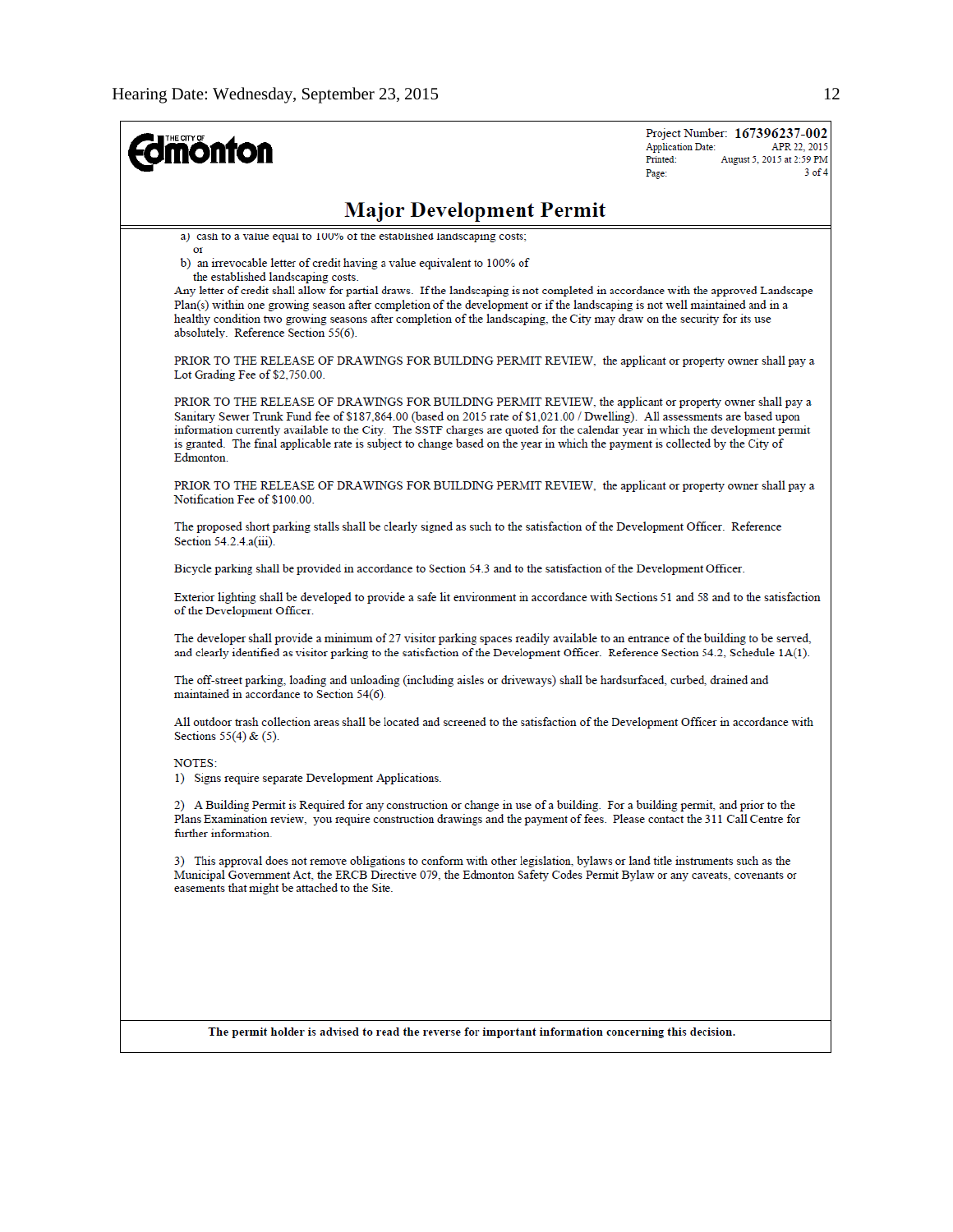| <b>nonton</b>                                                                                                                                                                                                                                                                                                                |                   |                                                          |          | Project Number: 167396237-002<br><b>Application Date:</b><br>APR 22, 2015<br>Printed:<br>August 5, 2015 at 2:59 PM<br>4 of 4<br>Page: |  |  |  |  |  |  |
|------------------------------------------------------------------------------------------------------------------------------------------------------------------------------------------------------------------------------------------------------------------------------------------------------------------------------|-------------------|----------------------------------------------------------|----------|---------------------------------------------------------------------------------------------------------------------------------------|--|--|--|--|--|--|
| <b>Major Development Permit</b>                                                                                                                                                                                                                                                                                              |                   |                                                          |          |                                                                                                                                       |  |  |  |  |  |  |
| <b>Variances</b><br>NOTE: A variance was granted for this Development Permit pursuant to Sections 11(3) and 11(4). Subject to the right of appeal<br>the permit is NOT VALID until the required Notification Period expires (date noted below) in accordance with Sections 21(1) and<br>$17(1)$ .                            |                   |                                                          |          |                                                                                                                                       |  |  |  |  |  |  |
| 1) Section 210.4(6) relaxed - the minimum Front Setback abutting 78 Street NW is reduced from 6.0m to 4.0m to the surface<br>parking stalls and to the proposed trash enclosure.<br>NOTE: The proposed Apartment House buildings meet the Front Setback requirements.                                                        |                   |                                                          |          |                                                                                                                                       |  |  |  |  |  |  |
| 2) Section 210.4(7) relaxed - the minimum Rear Setback abutting the south property line is reduced from 7.5m to 5.5m to<br>proposed building 'C'.                                                                                                                                                                            |                   |                                                          |          |                                                                                                                                       |  |  |  |  |  |  |
| 3) Section 48.3(3) relaxed - there are onsite walkways within the required 4.5m Privacy Zones in front of the Habitable Room<br>windows of 3 main floor Dwellings.                                                                                                                                                           |                   |                                                          |          |                                                                                                                                       |  |  |  |  |  |  |
| 4) Section 54.2.4.a(vi and v) relaxed - the minimum widths of the underground parking stalls where the stalls are obstructed on<br>one side by a wall or column is reduced from 2.7m to 2.6m. Where the stalls are obstructed on both sides by a wall or column, the<br>minimum required width is reduced from 3.0m to 2.8m. |                   |                                                          |          |                                                                                                                                       |  |  |  |  |  |  |
| <b>Rights of Appeal</b><br>This approval is subject to the right of appeal as outlined in Chapter 24, Section 683 through 689 of the Municipal Government<br>Amendment Act.                                                                                                                                                  |                   |                                                          |          |                                                                                                                                       |  |  |  |  |  |  |
| Issue Date: Jul 16, 2015<br>Notice Period Begins: Jul 23, 2015                                                                                                                                                                                                                                                               |                   | Development Authority: BACON, KIRK<br>Ends: Aug 05, 2015 |          | Signature: _                                                                                                                          |  |  |  |  |  |  |
| Fees                                                                                                                                                                                                                                                                                                                         |                   |                                                          |          |                                                                                                                                       |  |  |  |  |  |  |
|                                                                                                                                                                                                                                                                                                                              | <b>Fee Amount</b> | Amount Paid                                              | Receipt# | <b>Date Paid</b>                                                                                                                      |  |  |  |  |  |  |
| Major Dev. Application Fee                                                                                                                                                                                                                                                                                                   | \$770.00          | \$770.00                                                 | 02369926 | Apr 22, 2015                                                                                                                          |  |  |  |  |  |  |
| Dev. Application Fee # of dwelling<br>units                                                                                                                                                                                                                                                                                  | \$12,240.00       | \$12,240.00                                              | 02369926 | Apr 22, 2015                                                                                                                          |  |  |  |  |  |  |
| Lot Grading Fee                                                                                                                                                                                                                                                                                                              | \$2,750.00        |                                                          |          |                                                                                                                                       |  |  |  |  |  |  |
| <b>DP Notification Fee</b>                                                                                                                                                                                                                                                                                                   | \$100.00          |                                                          |          |                                                                                                                                       |  |  |  |  |  |  |
| Sanitary Sewer Trunk Fund 2012+                                                                                                                                                                                                                                                                                              | \$187,864.00      |                                                          |          |                                                                                                                                       |  |  |  |  |  |  |
| <b>Total GST Amount:</b>                                                                                                                                                                                                                                                                                                     | \$0.00            |                                                          |          |                                                                                                                                       |  |  |  |  |  |  |
| <b>Totals for Permit:</b><br>(\$190,714.00 outstanding)                                                                                                                                                                                                                                                                      | \$203,724.00      | \$13,010.00                                              |          |                                                                                                                                       |  |  |  |  |  |  |
|                                                                                                                                                                                                                                                                                                                              |                   |                                                          |          | The permit holder is advised to read the reverse for important information concerning this decision.                                  |  |  |  |  |  |  |
|                                                                                                                                                                                                                                                                                                                              |                   |                                                          |          |                                                                                                                                       |  |  |  |  |  |  |